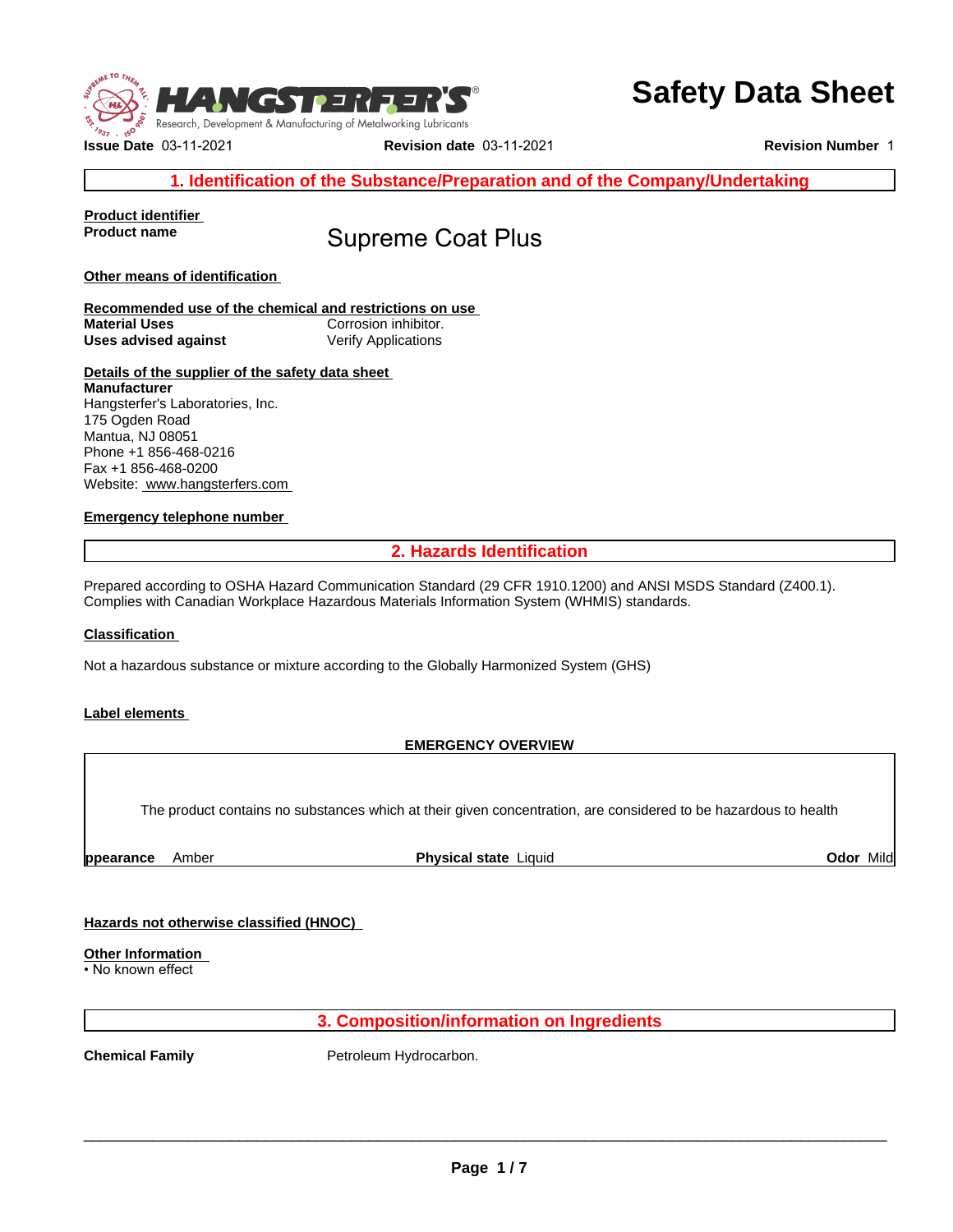$\_$  ,  $\_$  ,  $\_$  ,  $\_$  ,  $\_$  ,  $\_$  ,  $\_$  ,  $\_$  ,  $\_$  ,  $\_$  ,  $\_$  ,  $\_$  ,  $\_$  ,  $\_$  ,  $\_$  ,  $\_$  ,  $\_$  ,  $\_$  ,  $\_$  ,  $\_$  ,  $\_$  ,  $\_$  ,  $\_$  ,  $\_$  ,  $\_$  ,  $\_$  ,  $\_$  ,  $\_$  ,  $\_$  ,  $\_$  ,  $\_$  ,  $\_$  ,  $\_$  ,  $\_$  ,  $\_$  ,  $\_$  ,  $\_$  ,

### **Description of first aid measures**

| <b>Supreme Coat Plus</b>                 | <b>Revision date 03-11-2021</b>                                                                                                                       |
|------------------------------------------|-------------------------------------------------------------------------------------------------------------------------------------------------------|
|                                          |                                                                                                                                                       |
|                                          | <b>4. First Aid Measures</b>                                                                                                                          |
| <b>Description of first aid measures</b> |                                                                                                                                                       |
| Eye contact                              | Rinse immediately with plenty of water, also under the eyelids, for at least 15 minutes. If<br>eye irritation persists: Get medical advice/attention. |
| <b>Skin contact</b>                      | Wash with plenty of water and soap. Consult a physician if necessary.                                                                                 |
| <b>Inhalation</b>                        | Remove to fresh air. Consult a physician if necessary.                                                                                                |
| Ingestion                                | Do NOT induce vomiting. Drink plenty of water. Consult a physician if necessary.                                                                      |
|                                          | Most important symptoms and effects, both acute and delayed                                                                                           |
| <b>Symptoms</b>                          | None known.                                                                                                                                           |
|                                          | Indication of any immediate medical attention and special treatment needed                                                                            |
|                                          | Treat symptomatically.                                                                                                                                |
| <b>Notes to Physician</b>                |                                                                                                                                                       |

### **Suitable extinguishing media**

**Unsuitable extinguishing media** Do not use a solid water stream as it may scatter and spread fire.

### **Specific hazards arising from the chemical**

May be ignited by heat, sparks or flames. Keep product and empty container away from heat and sources of ignition.

**Hazardous combustion products**Carbon oxides.

### **Protective equipment and precautions for firefighters**

As in any fire, wear self-contained breathing apparatus pressure-demand, MSHA/NIOSH (approved or equivalent) and full protective gear. **5. Fire-Fighting Measures**<br>
vailable use dry chemical, CO2 or regular foam.<br>
of the a solid water stream as it may scatter and spread fire.<br>
<u>Il</u><br>
ep product and empty container away from heat and sources of ignition<br>
on

### **Personal precautions, protective equipment and emergency procedures**

|                                                      | r ordonar productiono, protootivo oquipmont unu omorgonoy prodouuroo                                                                                                         |
|------------------------------------------------------|------------------------------------------------------------------------------------------------------------------------------------------------------------------------------|
| <b>Personal precautions</b>                          | Remove all sources of ignition. Avoid contact with the skin and the eyes. Wear boots,<br>gloves and protective suit when handling large spills. Ensure adequate ventilation. |
| <b>Other Information</b>                             | Report spills as required to the appropriate authorities.                                                                                                                    |
| <b>Environmental precautions</b>                     |                                                                                                                                                                              |
| <b>Environmental precautions</b>                     | No unusual hazard.                                                                                                                                                           |
| Methods and material for containment and cleaning up |                                                                                                                                                                              |
| <b>Methods for containment</b>                       | Prevent further leakage or spillage if safe to do so. Dike to collect large liquid spills.                                                                                   |
| <b>Methods for Clean-up</b>                          | Take up mechanically, placing in appropriate containers for disposal.                                                                                                        |
|                                                      | 7. Handling and Storage                                                                                                                                                      |
| <b>Precautions for safe handling</b>                 |                                                                                                                                                                              |
| Handling                                             | Avoid contact with eves. Keep container in a well-ventilated place. Do not puncture, crush                                                                                   |

### **Precautions for safe handling**

Handling **Avoid contact with eyes. Keep container in a well-ventilated place. Do not puncture, crush contact with eyes. Keep container in a well-ventilated place. Do not puncture, crush** or incinerate containers.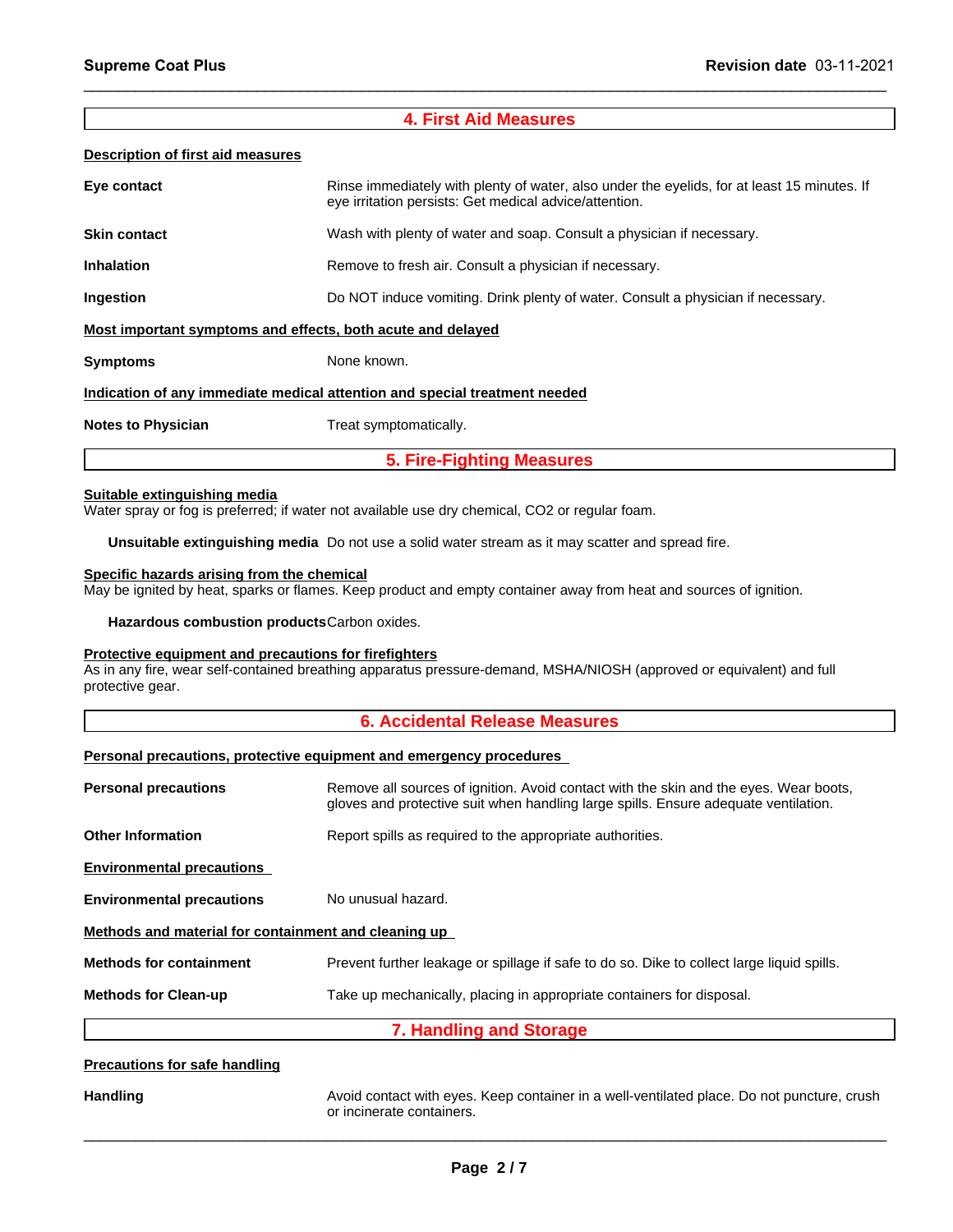# **Conditions for safe storage, including any incompatibilities Storage** Keep container tightly closed in a dry and well-ventilated place. Keep away from direct sunlight. Keep away from heat and sources of ignition. **Incompatible materials Acids and oxidizing agents. 8. Exposure Continer times and Sources of ignition.**<br> **8. Exposure Controls/Personal Protection**<br> **8. Exposure Controls/Personal Protection**<br>
This product as supplied, does not contain any bazardous materials with occupat **Control parameters Exposure guidelines** This product, as supplied, does not contain any hazardous materials with occupational exposure limits established by the region specific regulatory bodies. **Appropriate engineering controls Engineering controls** Use in well ventilated area. If user operations generate an oil mist, use process enclosures, local exhaust ventilation or other engineering controls to control airborne levels below the recommended mineral oil mist exposure limits (ACGIH TLV TWA: 5 mg/m<sup>3</sup> ; ACGIH TLV STEL: 10 mg/m<sup>3</sup> ; OSHA PEL TWA: 5 mg/m<sup>3</sup> ). **Individual protection measures, such as personal protective equipment Eye/face protection** Safety glasses with side-shields. **Skin and Body Protection** Use protective gloves and clothing if contact with product is likely. Respiratory protection **If personal exposure levels cannot be maintained below accepted exposure limits,** NIOSH/MSHA approved respiratory protection should be worn. **General hygiene considerations** Handle in accordance with good industrial hygiene and safety practice. ie in well ventilated area. If user operations generate an oil mist, use process<br>cal exhaust ventilation or other engineering controls to control airborne levels<br>commended mineral oil mist exposure limits (ACGIH TLV TWA: 5

 $\_$  ,  $\_$  ,  $\_$  ,  $\_$  ,  $\_$  ,  $\_$  ,  $\_$  ,  $\_$  ,  $\_$  ,  $\_$  ,  $\_$  ,  $\_$  ,  $\_$  ,  $\_$  ,  $\_$  ,  $\_$  ,  $\_$  ,  $\_$  ,  $\_$  ,  $\_$  ,  $\_$  ,  $\_$  ,  $\_$  ,  $\_$  ,  $\_$  ,  $\_$  ,  $\_$  ,  $\_$  ,  $\_$  ,  $\_$  ,  $\_$  ,  $\_$  ,  $\_$  ,  $\_$  ,  $\_$  ,  $\_$  ,  $\_$  ,

### **Information on basic physical and chemical properties**

| <b>Physical state</b><br>appearance<br><b>Color</b> | Liquid<br>Clear<br>Amber              | Odor<br><b>Odor threshold</b> | Mild<br>No information available |
|-----------------------------------------------------|---------------------------------------|-------------------------------|----------------------------------|
| <b>Property</b>                                     | Values                                | Remarks • Method              |                                  |
| рH                                                  | aqueous solution                      |                               |                                  |
| Melting point / freezing point                      | No information available              |                               |                                  |
|                                                     | 248 °C / 478 °F                       |                               |                                  |
| Boiling point / boiling range                       | 114 °C / 237 °F                       |                               |                                  |
| <b>Flash point</b>                                  | No information available              |                               |                                  |
| <b>Evaporation rate</b>                             |                                       |                               |                                  |
| Flammability (solid, gas)                           | No information available              |                               |                                  |
| <b>Flammability Limit in Air</b>                    |                                       |                               |                                  |
| <b>Upper flammability limit:</b>                    | Not applicable                        |                               |                                  |
| Lower flammability limit:                           | Not flammable                         |                               |                                  |
| Vapor pressure                                      | <0.01 mmHg @ 20 °C                    |                               |                                  |
| Vapor density                                       | > 5                                   |                               |                                  |
| <b>Specific gravity</b>                             | 0.823                                 |                               |                                  |
| <b>Water solubility</b>                             | Insoluble in water                    |                               |                                  |
| Solubility in other solvents                        | No information available              |                               |                                  |
| <b>Partition coefficient</b>                        | No information available              |                               |                                  |
| <b>Autoignition temperature</b>                     | No information available              |                               |                                  |
| <b>Decomposition temperature</b>                    |                                       |                               |                                  |
| <b>Kinematic viscosity</b>                          | 3.25 cSt @ 40°C / 35.7 SUS<br>@ 100°F |                               |                                  |
| <b>Dynamic viscosity</b>                            | No information available              |                               |                                  |
| <b>VOC Content (%)</b>                              | negligible                            |                               |                                  |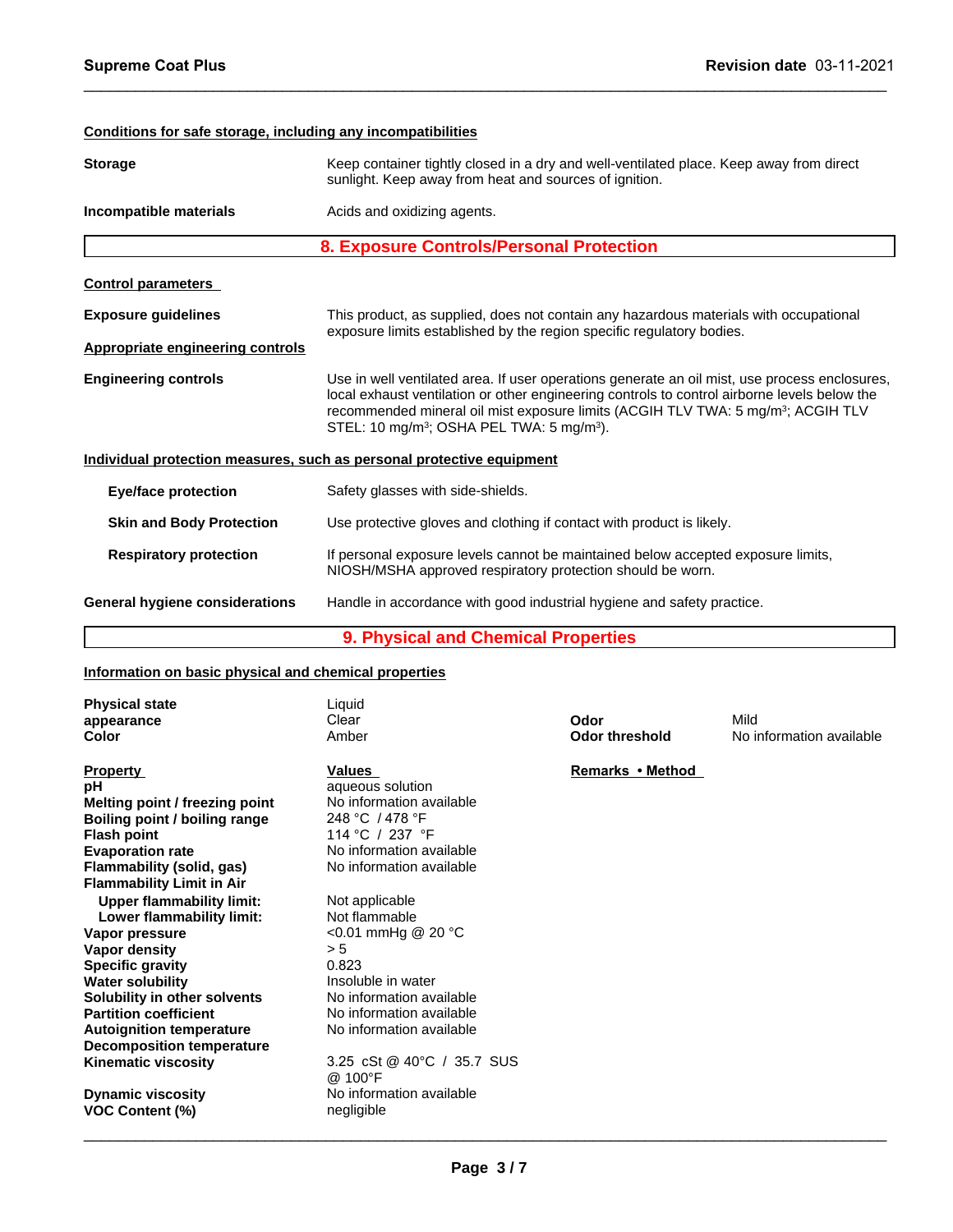# **Revision (**<br> **10. Stability and Reactivity**

 $\_$  ,  $\_$  ,  $\_$  ,  $\_$  ,  $\_$  ,  $\_$  ,  $\_$  ,  $\_$  ,  $\_$  ,  $\_$  ,  $\_$  ,  $\_$  ,  $\_$  ,  $\_$  ,  $\_$  ,  $\_$  ,  $\_$  ,  $\_$  ,  $\_$  ,  $\_$  ,  $\_$  ,  $\_$  ,  $\_$  ,  $\_$  ,  $\_$  ,  $\_$  ,  $\_$  ,  $\_$  ,  $\_$  ,  $\_$  ,  $\_$  ,  $\_$  ,  $\_$  ,  $\_$  ,  $\_$  ,  $\_$  ,  $\_$  ,

**Reactivity** 

No unusual hazard

### **Chemical stability**

# **Possibility of hazardous reactions**

### **Conditions to avoid**

## **Incompatible materials**

### **Hazardous decomposition products**

### **Information on likely routes of exposure**

| Stable under normal conditions.                                                                 |                                                                                            |
|-------------------------------------------------------------------------------------------------|--------------------------------------------------------------------------------------------|
| <b>Possibility of hazardous reactions</b><br>None under normal use conditions.                  |                                                                                            |
| Hazardous polymerization                                                                        | Hazardous polymerization does not occur.                                                   |
| <b>Conditions to avoid</b><br>Keep away from open flames, hot surfaces and sources of ignition. |                                                                                            |
| Incompatible materials<br>Acids and oxidizing agents.                                           |                                                                                            |
| <b>Hazardous decomposition products</b><br>Carbon oxides.                                       |                                                                                            |
|                                                                                                 | <b>11. Toxicological Information</b>                                                       |
| Information on likely routes of exposure                                                        |                                                                                            |
| <b>Product Information</b>                                                                      | Product does not present an acute toxicity hazard based on known information               |
| <b>Inhalation</b>                                                                               | No unusual hazard.                                                                         |
| Eye contact                                                                                     | No unusual hazard.                                                                         |
| <b>Skin contact</b>                                                                             | No unusual hazard.                                                                         |
| Ingestion                                                                                       | No unusual hazard.                                                                         |
|                                                                                                 | Symptoms related to the physical, chemical and toxicological characteristics               |
| <b>Symptoms</b>                                                                                 | No information available.                                                                  |
|                                                                                                 | Delayed and immediate effects as well as chronic effects from short and long-term exposure |
| <b>Skin corrosion/irritation</b>                                                                | OECD 404 - Non-irritating and non-corrosive (rabbit).                                      |
| Serious eye damage/eye irritation<br><b>Sensitization</b>                                       | No unusual hazard.<br>No known effect.                                                     |
| <b>Mutagenic Effects</b>                                                                        | No known effect.                                                                           |
| Carcinogenicity                                                                                 | No known effect.                                                                           |
| <b>Reproductive effects</b>                                                                     | No known effect.                                                                           |
| <b>STOT - single exposure</b>                                                                   | No information available.                                                                  |
| <b>STOT - repeated exposure</b>                                                                 | No information available.                                                                  |
|                                                                                                 | No known effect.                                                                           |
| <b>Chronic toxicity</b>                                                                         | No unusual hazard.                                                                         |
|                                                                                                 |                                                                                            |
|                                                                                                 |                                                                                            |
| <b>Aspiration Hazard</b><br>Numerical measures of toxicity - Product Information<br>Oral LD50   | > 5000 mg/kg (rat)                                                                         |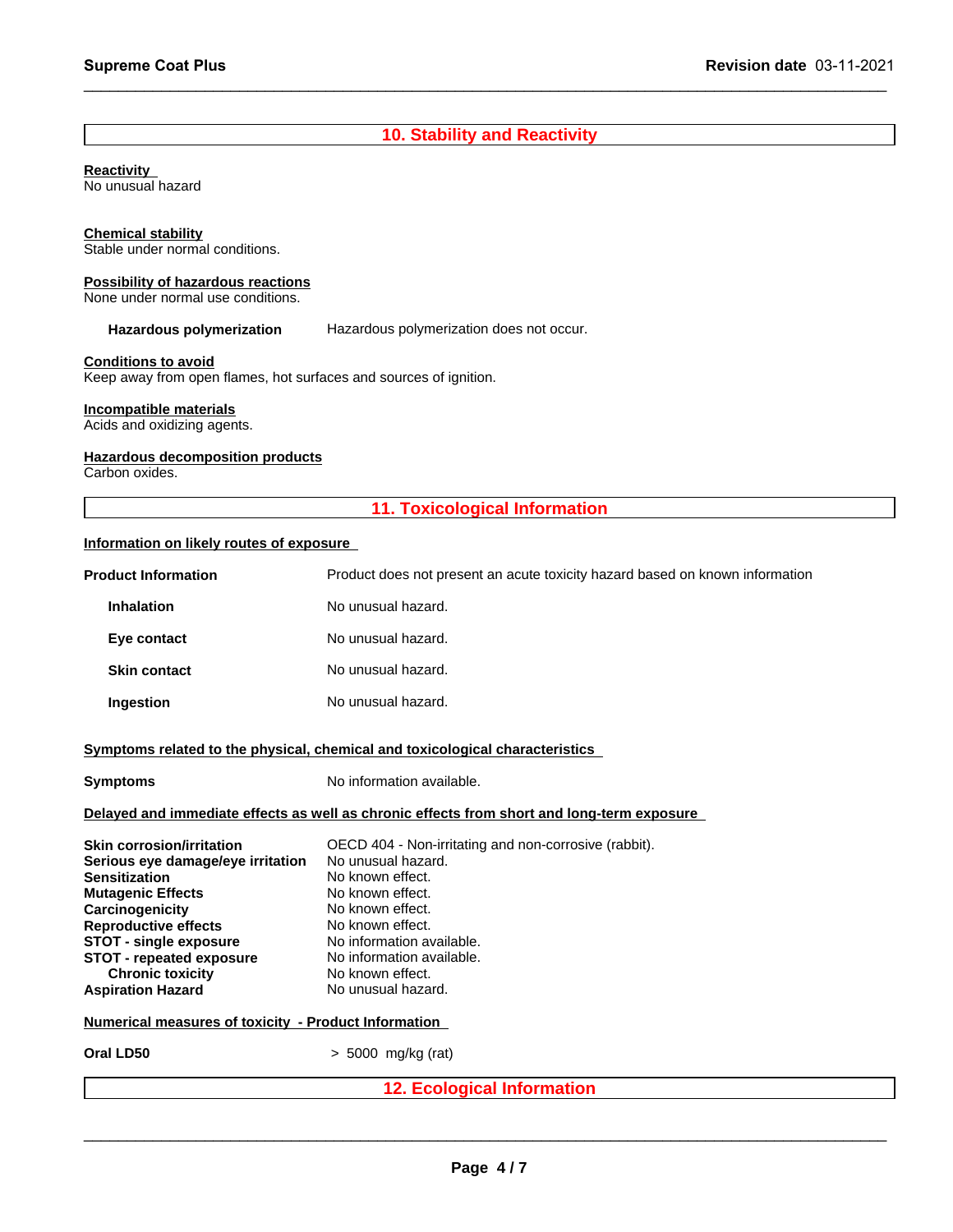### **Ecotoxicity**

# **Persistence/Degradability**

### **Bioaccumulation**

| <b>Ecotoxicity</b>                                           |                                                                                   |
|--------------------------------------------------------------|-----------------------------------------------------------------------------------|
| No known effect                                              |                                                                                   |
| <b>Persistence/Degradability</b><br>No unusual hazard        |                                                                                   |
| <b>Bioaccumulation</b><br>There is no data for this product. |                                                                                   |
| Other adverse effects                                        | None known                                                                        |
|                                                              | <b>13. Disposal Considerations</b>                                                |
| <b>Waste treatment methods</b>                               |                                                                                   |
| <b>Waste Disposal Method</b>                                 | Dispose of in accordance with federal, state and local regulations.               |
| <b>Contaminated packaging</b>                                | Empty containers should be taken for local recycling, recovery or waste disposal. |
|                                                              | <b>14. Transport Information</b>                                                  |
| <b>DOT</b>                                                   |                                                                                   |
| <b>UN-No</b>                                                 | Not regulated                                                                     |

 $\_$  ,  $\_$  ,  $\_$  ,  $\_$  ,  $\_$  ,  $\_$  ,  $\_$  ,  $\_$  ,  $\_$  ,  $\_$  ,  $\_$  ,  $\_$  ,  $\_$  ,  $\_$  ,  $\_$  ,  $\_$  ,  $\_$  ,  $\_$  ,  $\_$  ,  $\_$  ,  $\_$  ,  $\_$  ,  $\_$  ,  $\_$  ,  $\_$  ,  $\_$  ,  $\_$  ,  $\_$  ,  $\_$  ,  $\_$  ,  $\_$  ,  $\_$  ,  $\_$  ,  $\_$  ,  $\_$  ,  $\_$  ,  $\_$  ,

## **DOT**

|      | <b>UN-No</b><br>Proper shipping name<br>Packing group<br>Labels<br><b>Description</b>                                                       | Not regulated<br>Not regulated<br>Not regulated<br>Not regulated<br>Not regulated                    |
|------|---------------------------------------------------------------------------------------------------------------------------------------------|------------------------------------------------------------------------------------------------------|
| TDG  | Not regulated<br>UN-No<br>Proper shipping name<br>Packing group<br>Labels<br><b>Description</b>                                             | Not regulated<br>Not regulated<br>Not regulated<br>Not regulated<br>Not regulated                    |
| IMDG | Not regulated<br><b>UN number</b><br>UN proper shipping name<br>Transport hazard class(es)<br>Packing group<br>Labels<br><b>Description</b> | Not regulated<br><b>AEROSOLS</b><br>Not regulated<br>Not regulated<br>Not regulated<br>Not regulated |
| RID  | UN-No<br>Proper shipping name<br>Packing group<br><b>Description</b>                                                                        | Not regulated<br>Not applicable<br>Not regulated<br>Not regulated                                    |
| IATA | Not regulated<br><b>UN number</b>                                                                                                           | Not regulated                                                                                        |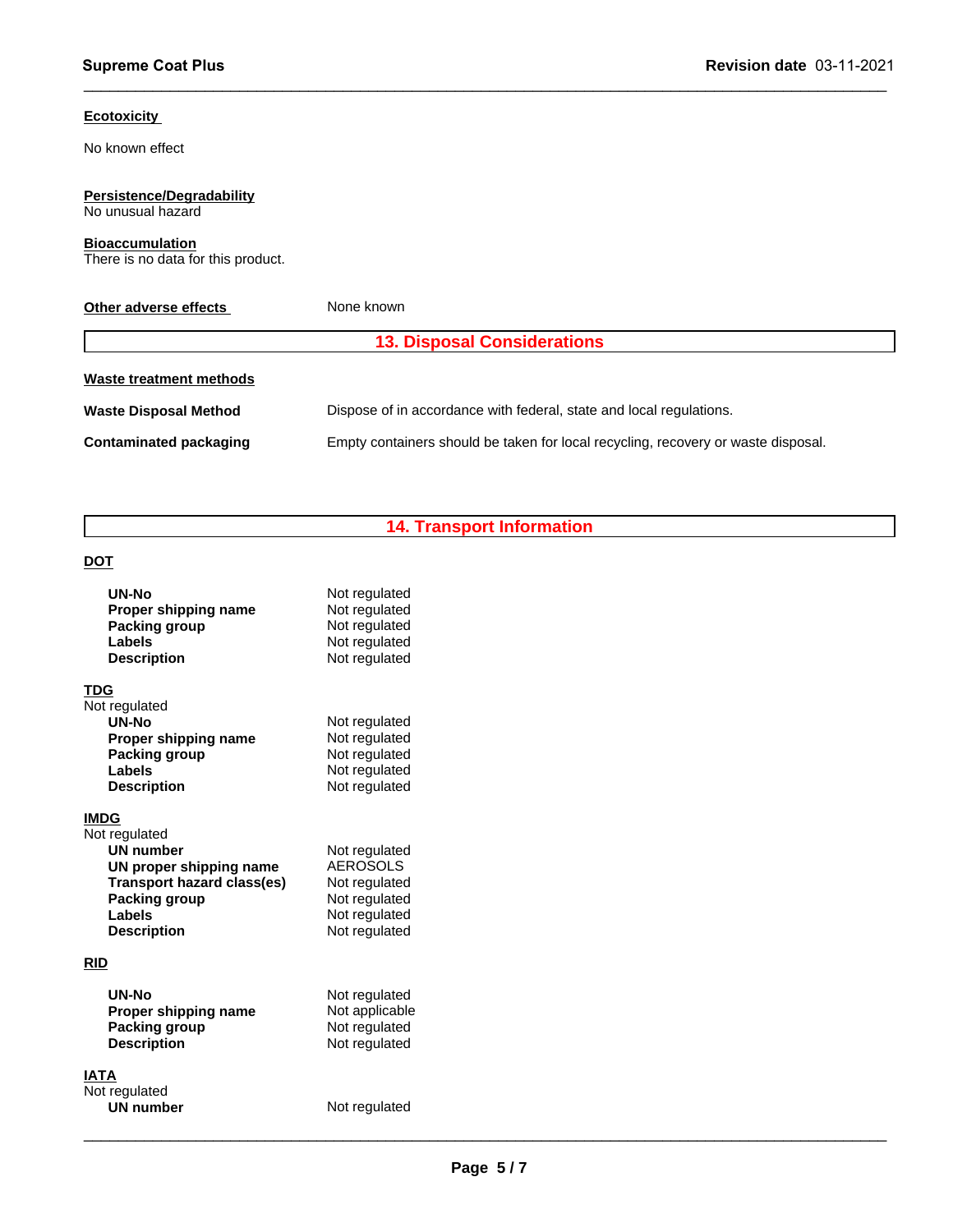| Proper shipping name | Not applicable |
|----------------------|----------------|
| <b>Labels</b>        | Not regulated  |
| Packing group        | Not regulated  |
| <b>Description</b>   | Not regulated  |

PG\* : Packing group

# **15. Regulatory Information<br>
Pately Servision data (a)**<br> **15. Regulatory Information**

 $\_$  ,  $\_$  ,  $\_$  ,  $\_$  ,  $\_$  ,  $\_$  ,  $\_$  ,  $\_$  ,  $\_$  ,  $\_$  ,  $\_$  ,  $\_$  ,  $\_$  ,  $\_$  ,  $\_$  ,  $\_$  ,  $\_$  ,  $\_$  ,  $\_$  ,  $\_$  ,  $\_$  ,  $\_$  ,  $\_$  ,  $\_$  ,  $\_$  ,  $\_$  ,  $\_$  ,  $\_$  ,  $\_$  ,  $\_$  ,  $\_$  ,  $\_$  ,  $\_$  ,  $\_$  ,  $\_$  ,  $\_$  ,  $\_$  ,

### **International Inventories**

| <b>TSCA</b>   | Complies |
|---------------|----------|
| <b>DSL</b>    | Complies |
| <b>NDSL</b>   | Complies |
| <b>EINECS</b> | Complies |
| <b>ELINCS</b> | Complies |
| <b>ENCS</b>   | Complies |
| <b>IECSC</b>  | Complies |
| <b>KECL</b>   | Complies |
| <b>PICCS</b>  | Complies |
| <b>AICS</b>   | Complies |

### **US Federal Regulations**

### **SARA 313**

Section 313 of Title III of the Superfund Amendments and Reauthorization Act of 1986 (SARA). This product does not contain any chemicals which are subject to the reporting requirements of the Act and Title 40 of the Code of Federal Regulations, Part 372

### **SARA 311/312 Hazard Categories**

| Acute health hazard               | No. |
|-----------------------------------|-----|
| <b>Chronic Health Hazard</b>      | No. |
| Fire hazard                       | No. |
| Sudden release of pressure hazard | Nο  |
| <b>Reactive Hazard</b>            | No. |

### **CWA (Clean Water Act)**

This product does not contain any substances regulated as pollutants pursuant to the Clean Water Act (40 CFR 122.21 and 40 CFR 122.42)

### **CERCLA**

This material, as supplied, does not contain any substances regulated as hazardous substances under the Comprehensive Environmental Response Compensation and Liability Act (CERCLA) (40 CFR 302) or the Superfund Amendments and Reauthorization Act (SARA) (40 CFR 355). There may be specific reporting requirements at the local, regional, or state level pertaining to releases of this material

### **U.S. Regulations & Inventories**

### **California Proposition 65**

This product does not contain any Proposition 65 chemicals

### **U.S. State Right-to-Know Regulations**

No regulatory requirements found. All components of this product are either listed on the TSCA inventory or are exempt from listing requirements.

### **U.S. EPA Label information**

**EPA Pesticide registration number** Not applicable

### **CANADA**